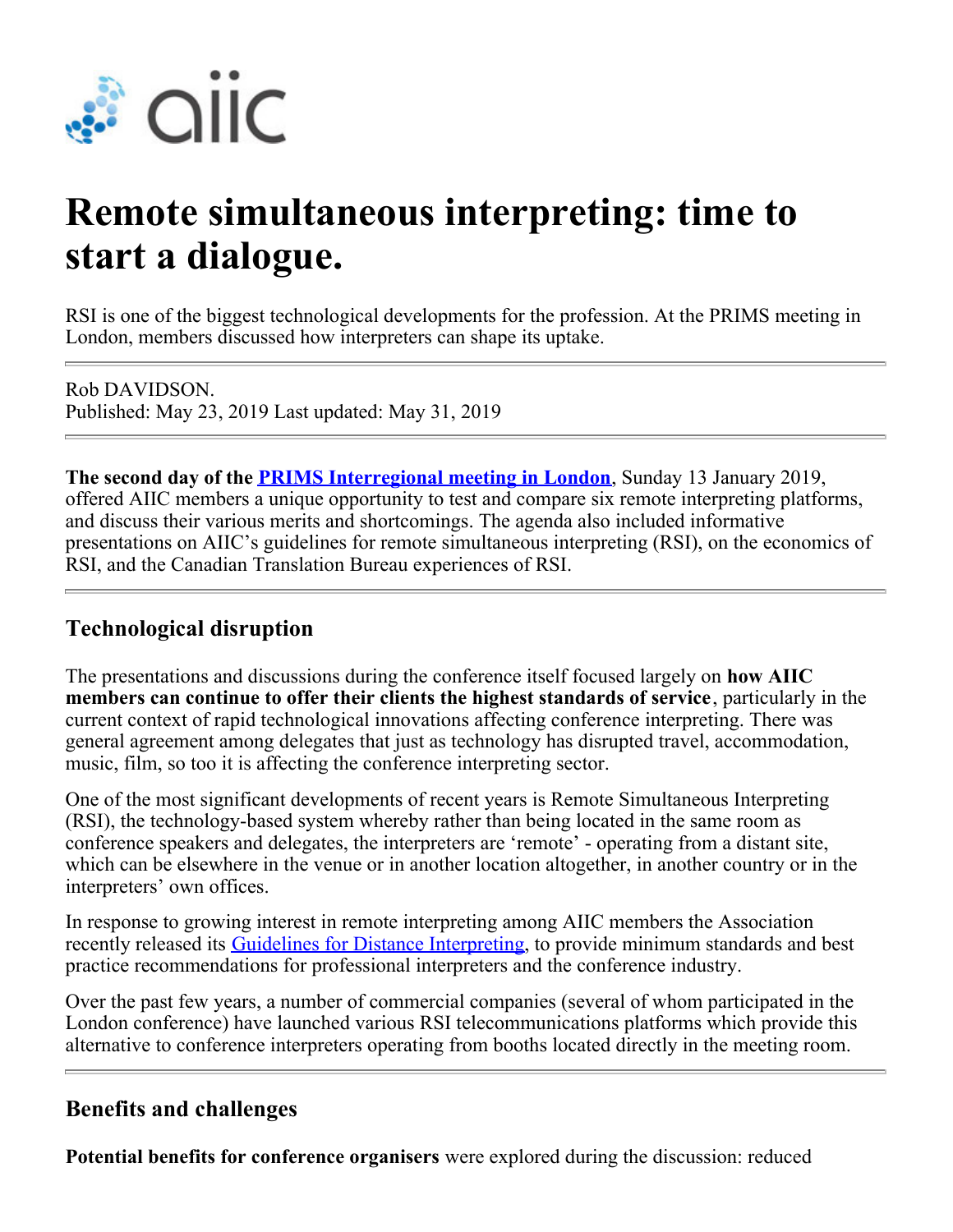equipment rental costs, and lower flight and accommodation expenses– this could open the market to companies and institutions that often do without interpretation services for budgetary reasons. Additionally, RSI gives a greater ability to schedule last-minute meetings with people in different parts of the world.

Advantages for interpreters were also highlighted: the use of RSI allows for a more flexible working schedule and reduces the travel-related stress from their professional routine.

Furthermore, there are potential wider benefits: reduced travel curbs the environmental footprint of the conference industry, and could give people with physical disabilities better access to the profession.

But a key theme of the conference was how AIIC and its members can manage the challenges inherent in the use of RSI in order to guarantee the highest standards of service to their clients. This means providing consistently effective, high quality communication while managing the practical risks associated with the use of these systems.

The risks include anything from interruptions to communications due to power cuts or internet disruptions, to poor quality sound and visual input, to security and privacy issues.

The discussions also covered the relevant ethical and contractual issues, such as negotiating RSI assignments with clients while taking into consideration the appropriate ISO standards for simultaneous interpreting.

## **Interpreters must be involved**

A clear conclusion of the 2-day conference was that **while RSI seems here to stay, interpreters must not simply accept it without any criticism.** They can – and should – be closely involved in the development process for this technology, identifying and advocating for the highest quality standards of RSI.

A step in this direction was taken at the conference itself, as the organisers had invited six different providers of RSI platforms to demonstrate their systems using the International Maritime Organisation's own interpreting booths in the venue.

Delegates had an opportunity to test the platforms and give feedback to the companies.

The general opinion was that there is still much room for improvement in the functionalities of RSI platforms, and that **technology providers and interpreters must work together** to fine-tune these systems in the interests of all.

Innovations in interpreting technology – and in RSI in particular – are something that all conference organisers, meeting planners and venue managers need to understand, as they are slowly but surely in the process of transforming our industry.

At the end of the day, participants expressed their appreciation to PRIMS for opening up this discussion, and including the providers. However, they stressed, much more dialogue between interpreters and other conference industry professionals is essential at this time.

- **See also** [AIIC PRIMS Interregional Meeting London](https://members.aiic.net/page/8745) (login required)
- Watch the <u>presentations</u> (login required)
- **See photos** from [the PRIMS London meeting](https://members.aiic.net/page/8728#PRIMS)
- **Read** the AIIC [Guidelines for Distance Interpreting](https://aiic.net/page/8734/aiic-guidelines-for-distance-interpreting-version-1-0/lang/1).